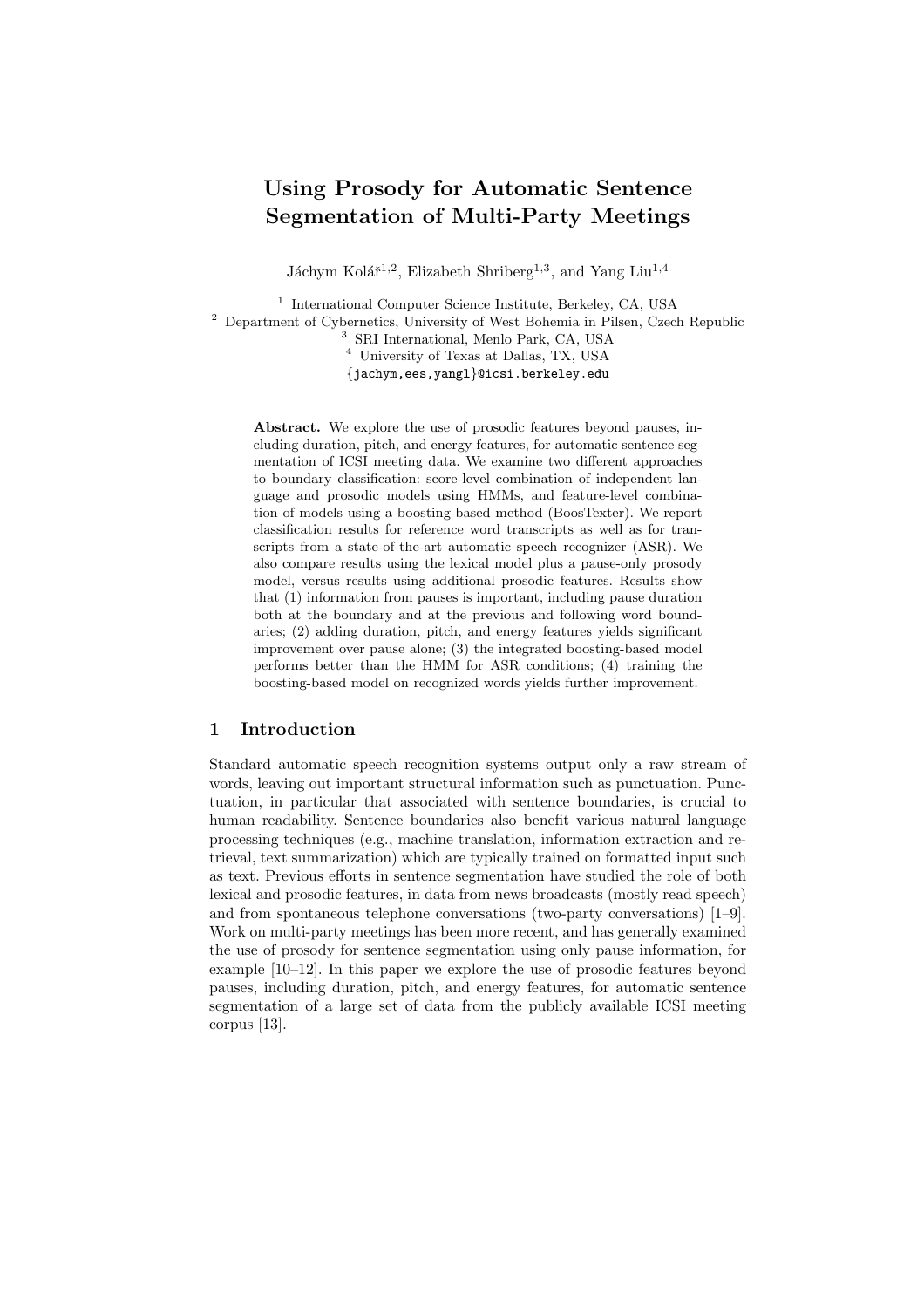# 2 Method

### 2.1 Speech Data and Experimental Setup

The ICSI meeting corpus [13] contains approximately 72 hours of multichannel conversational speech data. For the sentence segmentation experiments herein, we used 73 out of the total 75 available meetings (two meetings were excluded because of their very different character from the rest of the data). The 73 meetings were split into a training set (51 meetings, 539k words), a development set (11 meetings, 110k words), and a test set (11 meetings, 102k words). The test set contains unseen speakers, as well as speakers appearing in the training data as it is typical for the real world applications.

A crucial step when performing sentence segmentation of spontaneous speech is to define the notion of a "sentence", since spontaneous utterances do not consist of sentences as defined in written text. Although the original manual transcripts of the ICSI corpus do contain punctuation, the punctuation is highly inconsistent. Transcribers were instructed to focus on transcribing words as quickly as possible; there was not a focus on consistency or conventions for marking punctuation. As a result, different transcribers used different approaches to punctuation annotation. We used instead punctuation marks from a project on annotation of dialog acts in the same corpus [14, 15]. In this annotation pass, labelers carefully annotated both dialog acts and their boundaries, using a set of segmentation conventions for the latter.

For training and testing our models we have used both forced alignment of reference transcripts and ASR output. Recognition results were obtained using the state-of-the-art SRI CTS system [16], which was trained using no acoustic data or transcripts from the analyzed meeting corpus. To represent a completely automatic system, we used automatic speech/nonspeech segmentation. Word error rates for this difficult data are still quite high, the used ASR system performed at 38.2% (on the whole corpus). To generate the "reference" sentence boundaries for the ASR words, we aligned the reference setup to the ASR hypotheses with the constraint that two aligned words may not occur further apart than a fixed time. The possible sentence boundaries for ASR output were then merged from corresponding aligned words from the reference. Since the ASR hypotheses tend to miss short backchannels that are usually followed by a sentence boundary, sentence boundaries are less frequent (in our data 13.9%) than in reference conditions (15.9%).

### 2.2 Prosodic Features

We developed a database of 270 prosodic features describing pause, pitch, duration, and energy information in the vicinity of each word boundary, inspired by [2, 17]. Features were extracted directly from the automatically aligned speech signal, so that no hand-labeling of prosody (such as ToBI) was necessary in model training. A number of features were highly correlated, differing only in the normalization approach. To reduce the feature space, we combined similar features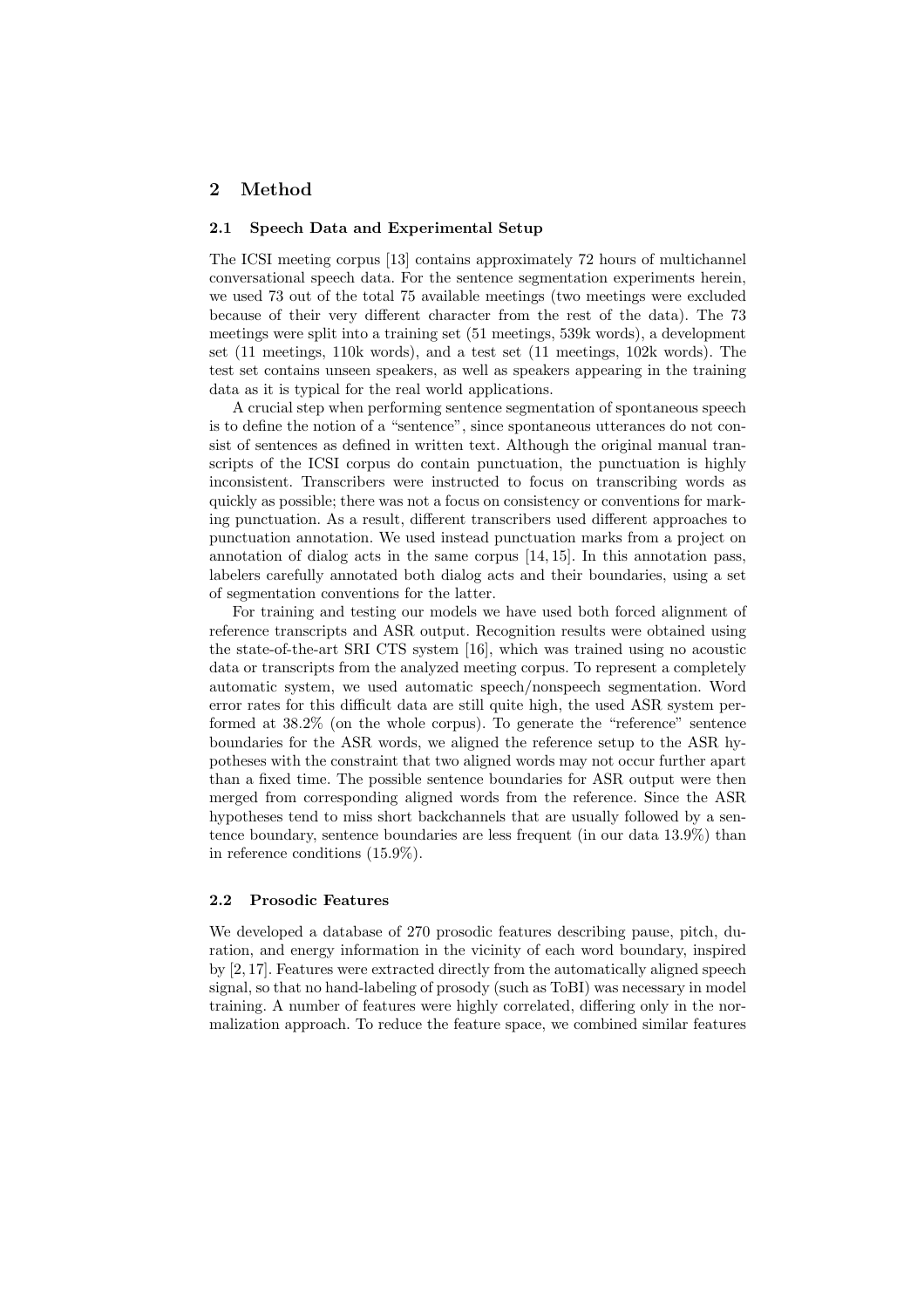into groups, and then selected the features from each group that were most frequently used in a first set of decision trees. We then used the resulting smaller set of 40 features to train the models reported in this paper.

Pause features consisted of the pause duration after the current, previous, and following words. Duration features included the duration of vowels, final rhymes, and whole words, aiming mainly to reflect the phenomenon of preboundary lengthening. We used raw durations as well as duration features normalized using phoneme duration statistics from the whole database. Pitch features included features describing minimal, maximal and mean values,  $f_0$  slopes, and differences and ratios of values across word boundaries. These features were extracted both from raw  $f_0$  value and from a  $f_0$  contour stylized by a piece-wise linear function. Energy features were represented by maximal, minimal, and mean frame-level RMS values, both raw and per-channel normalized. Statistics showing which prosodic feature were used by our models are provided at the end of Section 3.

#### 2.3 Classifiers

We report results obtained using two different approaches: (1) a combination of independent language and prosodic models in an HMM framework, and (2) a boosting-based algorithm (BoosTexter) that uses one integral model containing both lexical and prosodic features.

HMM Approach The approach for sentence boundary detection from speech that has received the most attention in recent years is a hidden Markov model (HMM) [1, 2, 5]. This approach provides a convenient way for combining lexical and prosodic features and is computationally efficient. In the HMM, the word/event pairs correspond to states, and the words as well as other (in our case prosodic) features correspond to observations. That is, the words appear both in the states and in the observations, with the transition probabilities given by the N-gram language model. Transition probabilities are estimated using standard N-gram techniques from text data, in which sentence boundaries are marked by a special tag (which is for training purposes treated in the same way as other word tokens). The HMM observation likelihoods are estimated by converting posteriors obtained by a prosodic classifier into likelihoods, under the assumption that prosodic features depend only on the events, and not on the words.

After several simplifications [2, 5], to combine prosodic and lexical scores we use the relation

$$
P(e_i|F, W) \propto P(e_i|W) \left(\frac{P(e_i|f_i)}{P(e_i)}\right)^{\lambda}
$$
 (1)

where  $e_i$  and  $f_i$  stand for *i*-th event (type of boundary, in our case "sentence boundary" or "no boundary") and vector of prosodic features, respectively, and W and F for the sequences of words and prosodic features, respectively.  $\lambda$  is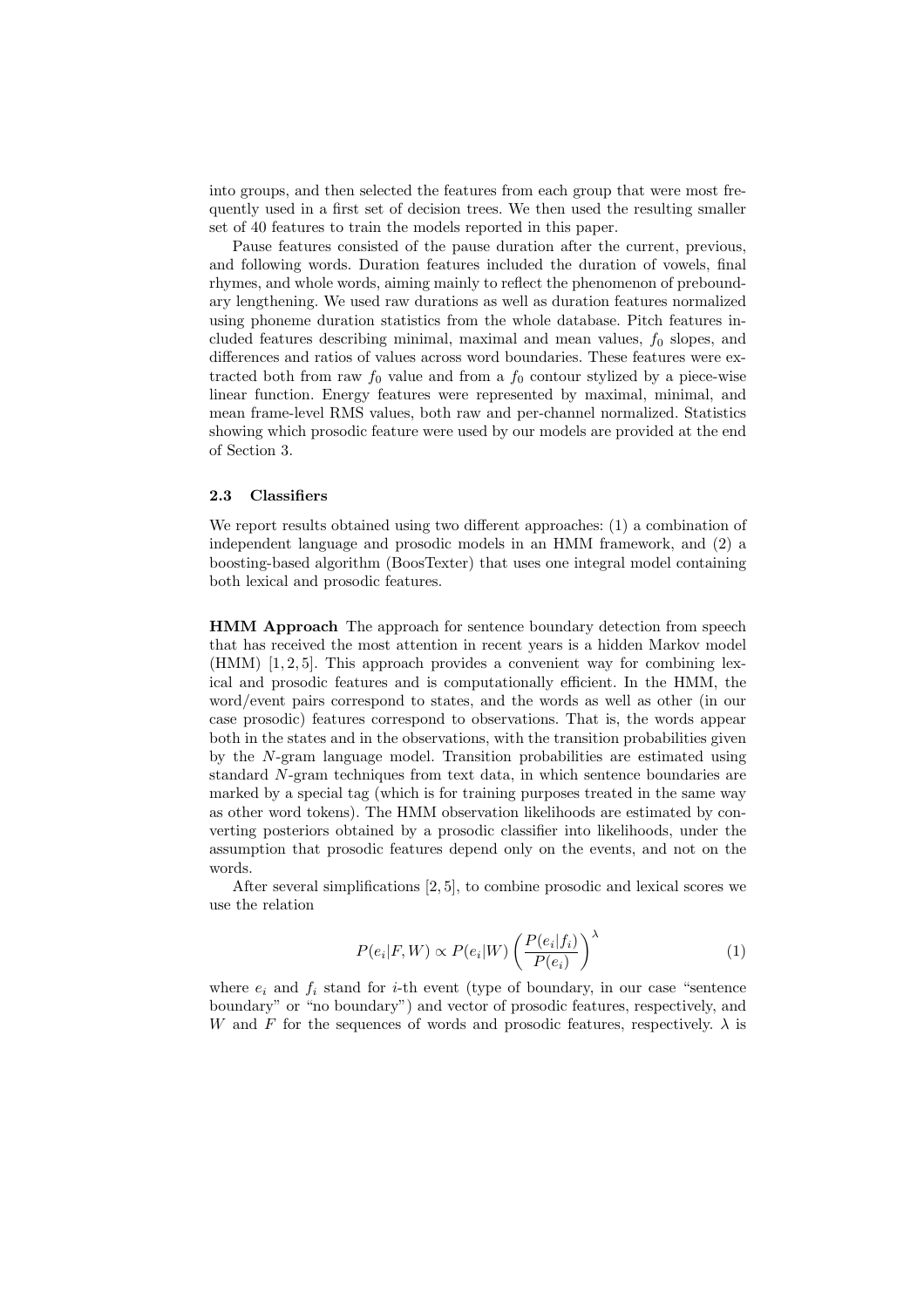an exponential scaling factor estimated using held-out data, which allows us to weight the relative contributions from the two models.

In past work, the most popular classifiers for estimating posteriors  $P(e_i|f_i)$ have been decision trees, since they handle features with undefined values, combine continuous and categorical features, and are easily human-readable and interpretable. When training a sentence boundary classifier, we have to deal with the problem of imbalanced data [18], since sentence boundaries occur only at approximately 16% of all word boundaries in our corpus. The skewed distribution of training data may cause decision trees to miss out on inherently valuable features that are dwarfed by data priors. One solution to this problem is to train classifiers on data downsampled to equal class priors. To take advantage of all available data, we apply ensemble sampling instead of simple downsampling. Ensemble sampling is performed by randomly splitting the majority class into  $\text{int}(N)$  nonoverlapping subsets, where N is the ratio between the number of samples in the majority and minority classes. Each subset is joined with all minority class samples to form  $\text{int}(N)$  balanced sets to train classifiers. It is also advantageous to employ bagging [19], which decreases classifier variance by averaging results obtained by multiple classifiers. The classifiers are trained from different datasets sampled with replacement from the original training set. A combination of these two methods (applying bagging on ensemble samples) makes up *ensemble bagging*, which we used in our experiments.

Boosting-based Approach The HMM approach has also a couple of disadvantages. The combination of prosodic and lexical models makes strong independence assumptions, which are not typically met in actual language data. Moreover, the HMM training maximizes the joint probability of data and hidden events, but a criterion more closely related to classification error is the posterior probability of the correct hidden variable assignment given the observations. To overcome these drawbacks, models based on maximum entropy [4, 6] or conditional random fields [9] have been proposed in past work. These models provide a more principled way to combine prosodic and overlapping lexical features. In this work, we explore a different approach, by integrating prosodic and lexical features into one model based on boosting. We provide some detail here on the approach, since it has not been described for this task in previous work.

The principle of boosting is to combine many weak learning algorithms to produce an accurate classifier. The algorithm generates weak classification rules by calling the weak learners repeatedly in series of rounds. Each weak classifier is built based on the outputs of previous classifiers, focusing on the samples that were formerly classified incorrectly. This general method can be basically combined with any classifier. We used an algorithm called BoosTexter, that combines weak classifiers having a basic form of one-level decision trees using confidence-rated predictions [20]. The test at the root of each tree can check for the presence of a word  $N$ -gram, or for a value of a continuous feature. This allows a straightforward combination of lexical and prosodic features.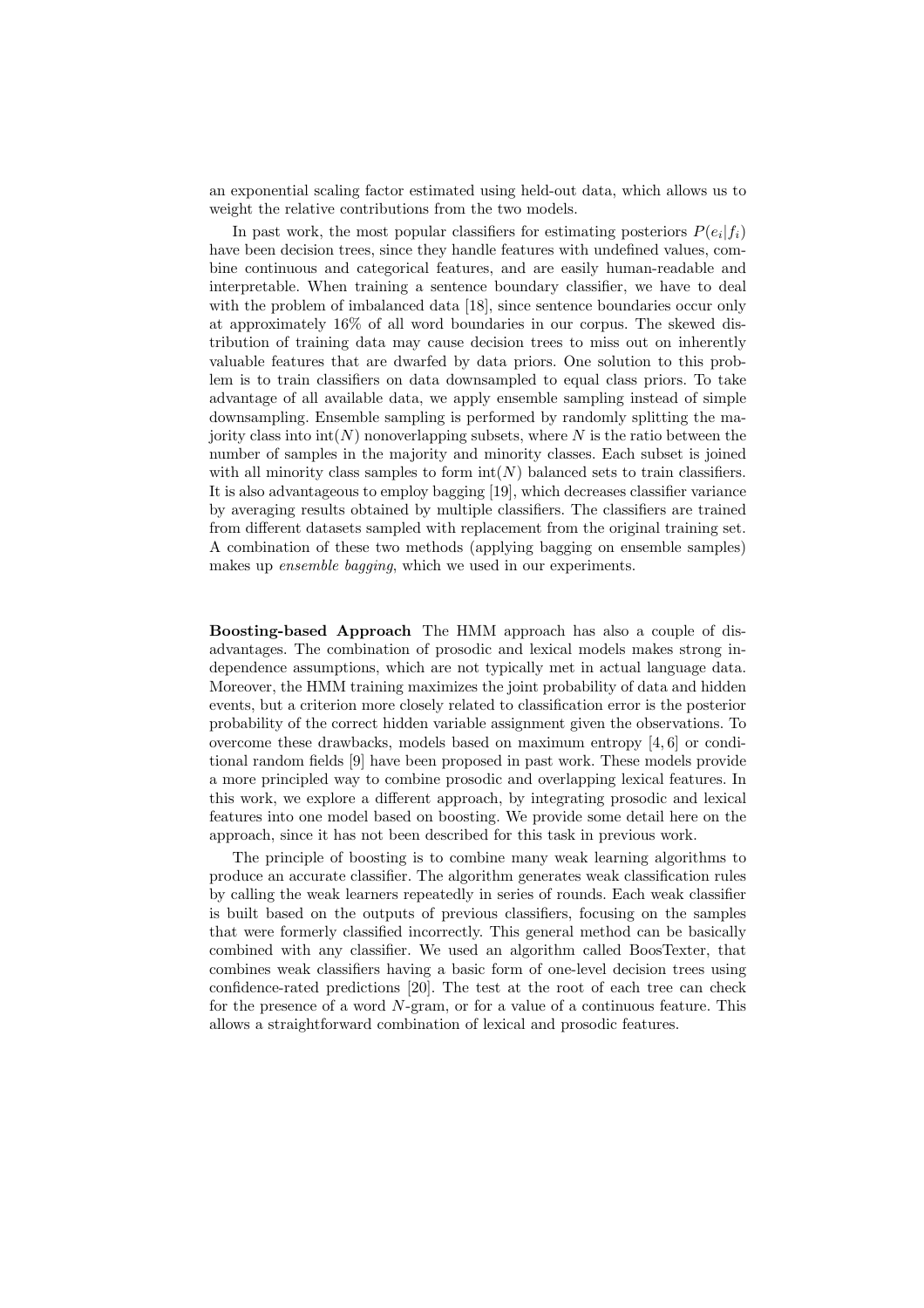For training the classifier, we have used exactly the same set of prosodic features as was used for prosodic classification using decision trees. We have added the following  $N$ -gram features  $(w_0$  denotes the word before the classified boundary,  $w_1$  the word after the boundary, and so on) – unigrams:  $w_0, w_1$ , bigrams:  $w_0w_1$ ,  $w_{-1}w_0$ , trigrams:  $w_{-1}w_0w_1$ ,  $w_0w_1w_2$ , and a binary feature indicating whether the word before the boundary is identical with the following word.

### 3 Experimental Results and Discussion

Our experimental results testing both approaches in reference and ASR conditions are summarized in Table 1. As an evaluation metric we use a "boundary error rate" described by

$$
E = \frac{I + M}{N_W} \quad [\%]
$$
 (2)

where I denotes the number of false sentence boundary insertions,  $M$  the number of misses, and  $N_W$  the number of words in the test set. For each system, we report error rates using lexical features alone, pause durations alone (including both pause duration at the boundary, and at the previous and following word boundaries), all prosodic features alone, lexical features plus pause durations, and lexical features plus all prosodic features. We also present chance performance, or the performance achieved by classifying every word boundary as the class having the highest prior probability (which is "no sentence boundary" in our case). Note that chance performance differs for reference versus ASR conditions as described in Section 2.1. To enable a comparison of relative gain from each set of features for both conditions, we also report the relative error reduction with respect to chance error.

Results for the reference condition (REF) indicate that the language model alone performs better than the prosodic model alone, and either model is outperformed by a combination model. The gain from additional prosodic features (beyond pause) is larger when lexical information is not accessible. However, when combining with the lexical model, there is a significant gain from adding prosodic features beyond pauses, both for the HMM (0.12% absolute, 2.0% relative,  $p < 0.01$ ) and for BoosTexter (0.10% absolute, 1.7% relative,  $p < 0.01$ ). Results using both approaches are very similar for the reference condition.

Results for the ASR condition show that recognition errors cause more degradation for lexical than for prosodic features. Note that while degradation is expected for lexical features, it is not the case that prosodic features should be completely robust to word error: some prosodic features depend on phone or word boundary information for extraction or normalization. The level of degradation for individual models is also visible from values of the exponential weight  $\lambda$ (optimized on development data), which is used for combining the prosodic and language models in the HMM. For the reference condition, the optimal value was 0.8 (giving a slightly higher weight to the lexical model), while for the ASR condition it was 1.1 (actually giving a higher weight to the prosodic model).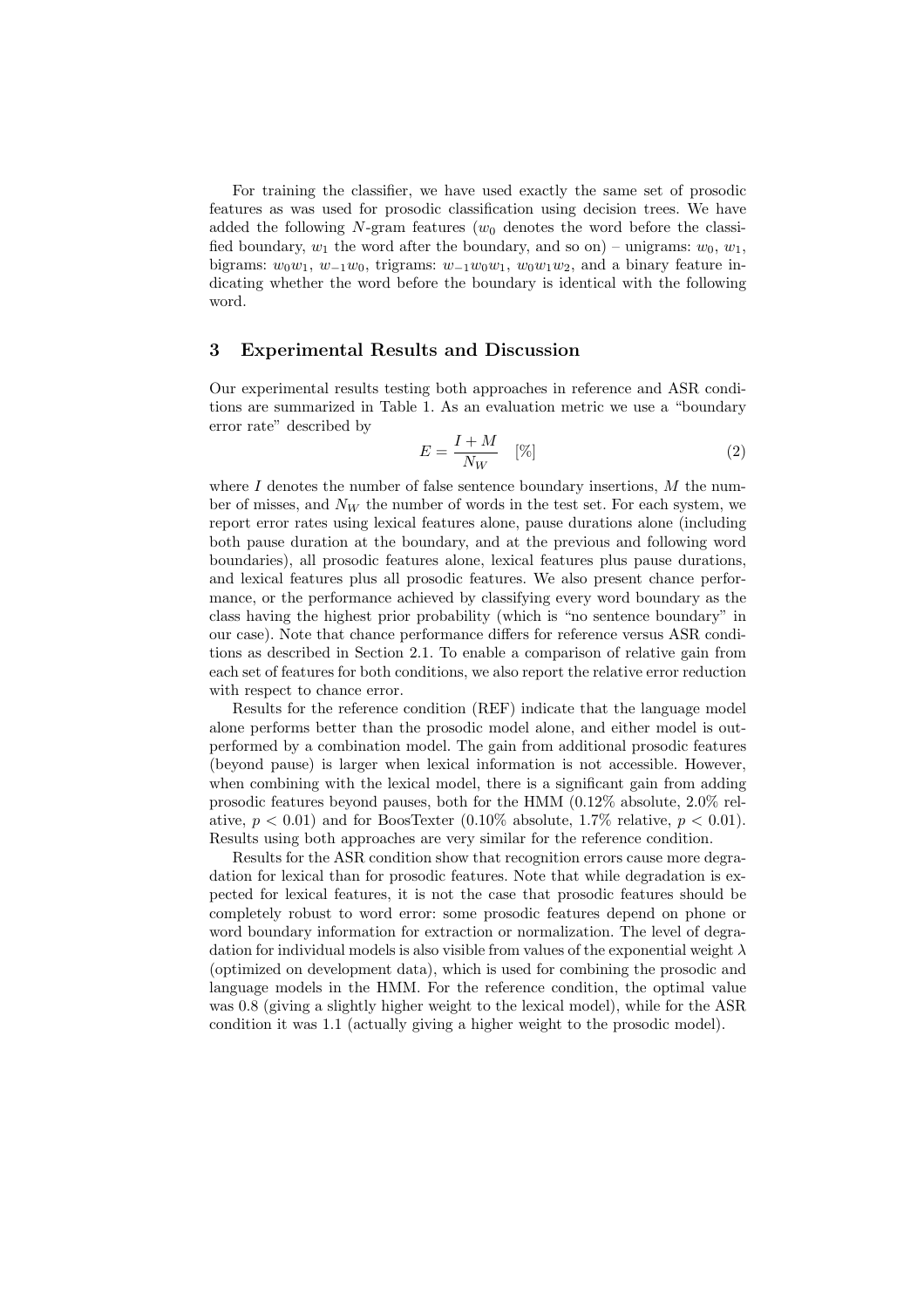Table 1. Sentence boundary detection error rates (defined as count of false alarms and misses divided by the total number of words [%]) for different models (HMM trained on reference, BoosTexter trained on reference /TrREF/ and BoosTexter trained on recognized words /TrASR/) and test conditions (REFerence and ASR), numbers within parentheses correspond to relative reductions over chance error rate

|  |                     | HMM approach |             | BoosTexter-TrREF BoosTexter-TrASR |
|--|---------------------|--------------|-------------|-----------------------------------|
|  | chance              | 15.92(0.0)   | 15.92(0.0)  | N/A                               |
|  | LM                  | 7.47(53.1)   | 7.73(51.4)  | N/A                               |
|  | REF pause           | 8.96(43.7)   | 8.78 (44.8) | N/A                               |
|  | all prosody         | 8.06(49.4)   | 8.28(48.0)  | N/A                               |
|  | $LM + \text{pause}$ | 5.89(63.0)   | 5.88(63.1)  | N/A                               |
|  | LM+all prosody      | 5.77(63.8)   | 5.78(63.7)  | N/A                               |
|  | chance              | 13.85(0.0)   | 13.85(0.0)  | 13.85(0.0)                        |
|  | LM                  | 9.43(31.9)   | 9.59(30.8)  | 9.48(31.6)                        |
|  | ASR pause           | 8.97(35.2)   | 8.85(36.1)  | 8.82(36.3)                        |
|  | all prosody         | 8.30(40.1)   | 8.31(40.0)  | 8.35(39.7)                        |
|  | $LM + \text{pause}$ | 7.03(49.2)   | 6.84(50.6)  | 6.81(50.8)                        |
|  | $LM+all$ prosody    | 7.00(49.4)   | 6.67(51.8)  | 6.58(52.5)                        |

An interesting observation is that the BoosTexter model using both prosodic and textual features proved to be more robust to recognition errors than the HMM. Note that for the language model and prosody alone, boosting does not help. However, when using both prosodic and lexical cues, it yields some gain over the HMM. This fact supports the hypothesis that it is advantageous to more tightly integrate prosodic and textual features. We tried training BoosTexter on recognized rather than reference words, to see how training on data more matched to the test data (i.e., containing many word errors) would affect performance. As shown, this approach outperforms the approach of training on reference in the case of boosting, but not when using the HMM. Finally, there was a significant gain from adding prosodic features beyond pauses. For the best BoosTexter model the gain was 0.23% absolute and 3.4% relative, significant at  $p < 0.001$ .

To explore which prosodic features were useful in this task, we analyzed prosodic decision trees from the HMM approach, because they are much easier to interpret than the resulting BoosTexter model. We used the measure "feature usage" [2], which counts how many times (by token) each feature is queried in a decision tree. Results were averaged over all trees generated during ensemble bagging. The statistics for each group of features as well as the best features from each group are listed in Table 2. The statistics show that the most frequently used features were pause duration after the current word, raw word duration, pause after the following word, and normalized duration of the last rhyme in the word. Sums of usages of features from the four basic groups show that those most frequently queried in decision trees were duration features, followed by pause, pitch, and energy features.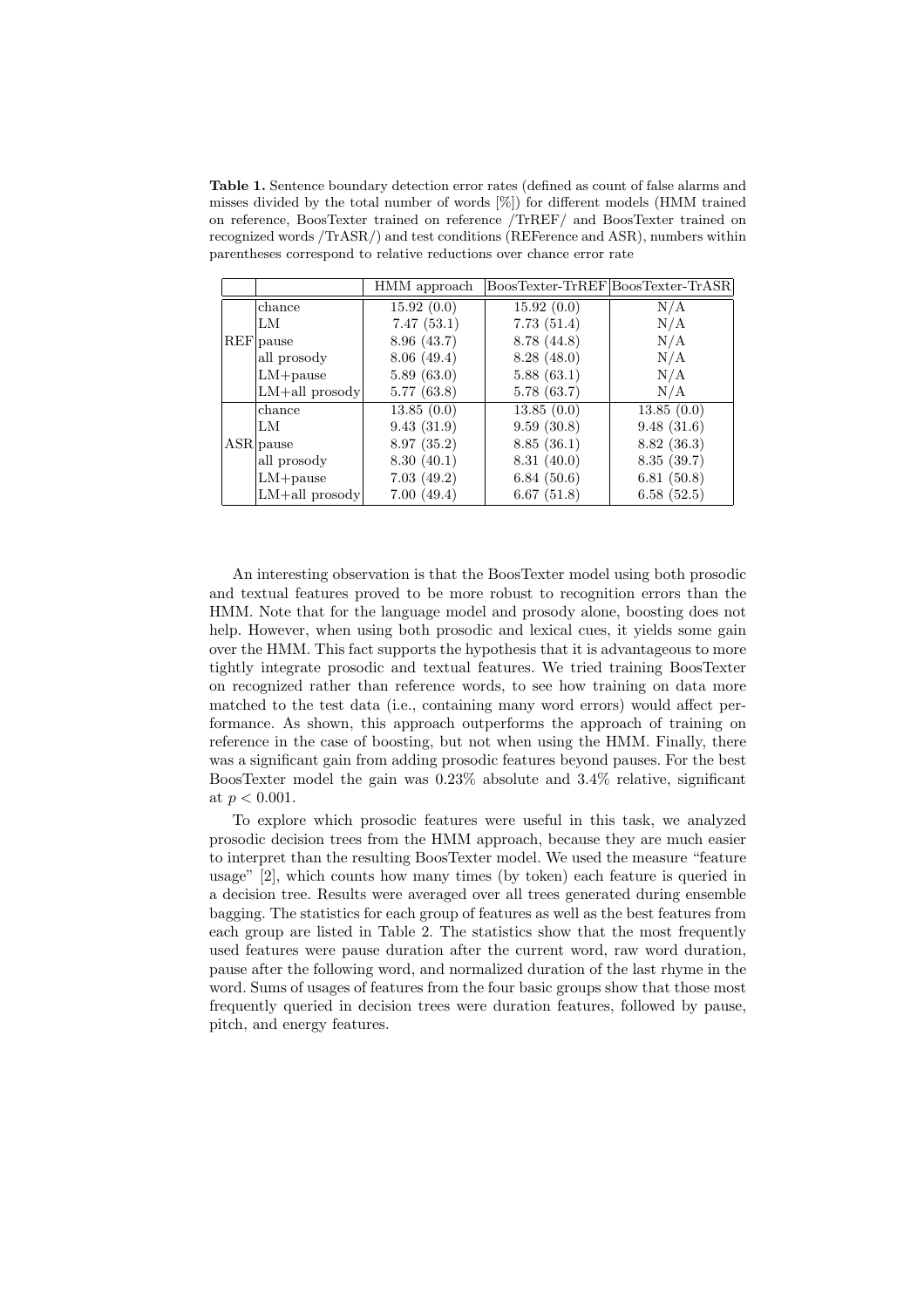Table 2. Prosodic feature usage (percentage of total feature usage) for groups of prosodic features

| group    | total usage | two most frequently used features from each group                       |
|----------|-------------|-------------------------------------------------------------------------|
| pause    | 24.8        | pause after current word $(16.1)$ , pause after previous word $(5.7)$   |
| duration | 48.9        | word duration(9.3), last rhyme normalized duration(5.5)                 |
| pitch    | 21.4        | first slope of following word(3.6), min $f_0$ of last voic. region(3.2) |
| energy   | 4.9         | mean RMS following word $(2.3)$ , min of voiced norm RMS $(1.5)$        |

# 4 Summary and Conclusions

We explored the use of prosody including pauses, duration, pitch, and energy features, for automatic sentence segmentation of a large set of data from the ICSI meeting corpus. We have examined two different approaches to the boundary classification: HMM and a boosting-based classifier BoosTexter. Results indicate that (1) information from pauses is important, including pause duration both at the boundary, and at the previous and following word boundaries; (2) adding duration, pitch, and energy features yields a further significant improvement; (3) an integrated boosting-based model performs better than an HMM for ASR conditions; (4) training the boosting-based model on recognized words yields additional improvement.

From this work, we conclude that prosody can make an important contribution to meeting understanding, via helping to find boundaries of sentences or dialog acts. Features beyond pauses are worth exploring in future work, as are modeling techniques that can tightly integrate prosodic and lexical features. Finally, for corpora in which state-of-the-art ASR performance is still rather poor, it may be useful to train models on recognized rather than reference words.

### 5 Acknowledgments

The authors thank Dilek Hakkani-Tur and Gokhan Tur for help with the boosting software, and Ozgur Cetin for generating ASR output. This work was supported by the European Union 6th FWP ISR Integrated Project AMI (FP6-506811), the DARPA CALO project (NBCHD-030010), NSF project IIS-0121396, DARPA Contract No. HR0011-06-C-0023, and by the Academy of Sciences of the Czech Republic (project No. 1QS101470516). The views expressed are those of the authors, and not the funding agencies.

### References

1. Stolcke, A., Shriberg, E., Bates, R., Ostendorf, M., Hakkani, D., Plauche, M., Tur, G., Lu, Y.: Automatic Detection of Sentence Boundaries and Disfluencies Based on Recognized Words. In: Proc. ICSLP 98, pp. 2247–2250, Sydney (1998)